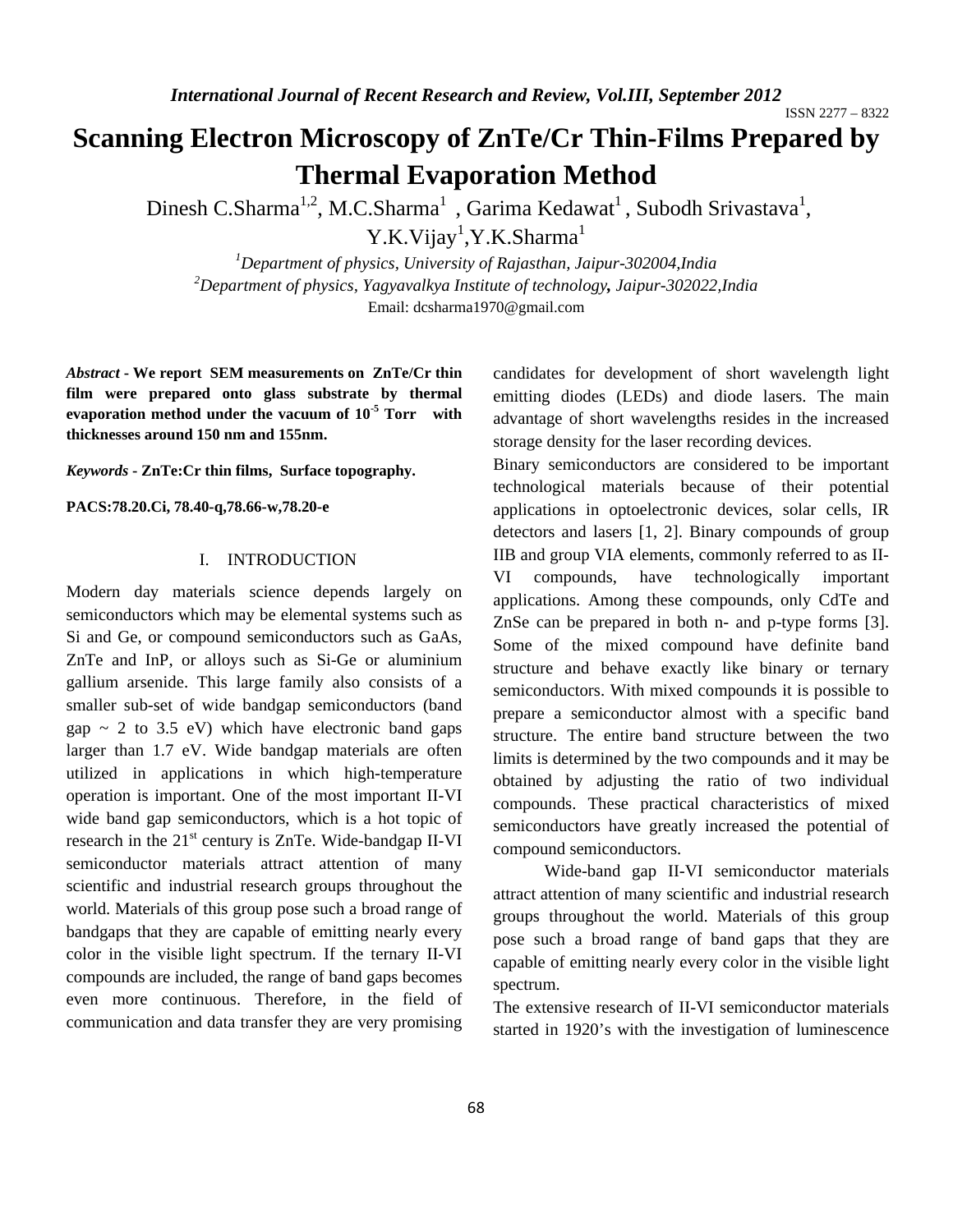and optical properties of ZnS [4]. Later attempts to dope other II-VI semiconductors were not successful. In the 1950's it was found that materials such as Zones, Zones, CdS and CdSe exhibit an intrinsically strong preference to n-type doping, while others such as ZnTe show the opposite characteristic. The doping problem imposed serious limitations on their use for LED applications and slowed down the research on these materials. The development of crystal growth techniques such as Molecular Beam Epitaxy (MBE) and Metal Organic Vapor Phase Epitaxy (MOVPE) in late 1970's enabled the growth of high purity crystals, and new interest in II-VI semiconductor materials arose. However, the doping problem remained unsolved until 1991, when p-type doping of ZnSe was finally achieved. There were many theoretical approaches that explained the doping problem; one of the oldest and most popular is a selfcompensation theory. According to this theory, some dopants may incorporate not only on the substitutional sites, but also on the interstitial sites. The latter creates structural defects such as vacancies and leads to a selfcompensation. Though the application of II-V semiconductors for LEDs is a main driving force for scientific research on these materials, the potential of their technical application is much broader. The applications include solar cells, X-ray detectors, photo resistors, electron beam screens, etc [5]. The II-VI semiconductors ( ZnSe, ZnTe, CdSe, CdTe, ZnS etc.) have a direct band gaps with energies ranging from near ultraviolet to the far infrared, as a consequence, these materials should be useful in a wide varieties of electronics and optoelectronics devices [6,7]. It is difficult to grow bulk II-VI materials that area good structurally and chemically pure because these materials have high melting points, and a tendency to form nonstoichiometric compounds.

 The II-VI semiconductors thin films are deposited by several techniques. The choice of the deposition method was based on quality of the films required for specific applications. The II-VI compound semiconductors can also prepared by stacked elemental layer (SEL) techniques. This process was originally developed to produce copper indium diselenide thin films [8] but has been also used to produce CdTe films [9,10]. It consists of sequentially depositing Te and Cd layers and then annealing the resulting stack in order to form the compound. It is particularly suitable for deposition of compound semiconductor films, as it provides good control of compositions. In present work we prepared  $Zn_{1-x}Cr_xTe$  thin films by thermal evaporation techniques and characterized them.

## II. DEPOSITION OF THIN FILMS

The ZnTe:Cr thin films were prepared using a vacuum coating unit (Hind High Vacuum Company, Bangalore) Model 12A4D. High purity Zn (99.99%), Te (99.99%) and Cr (99.99%) metal powder were taken in the stoichiometric proportion for the preparation of  $Zn_1$ .  $_{x}Cr_{x}Te$  alloys with varying Cr composition with  $x = 0.1$ and 0.2. Each material of ZnTe:Cr was weighed by an electronic balance which has a resolution of  $\pm 0.0001$  g, according to percentage of composition to be used. Then the materials were mixed and ground together using an agate mortar and pestle. The material  $(~ 100 \text{ mg})$  was placed into molybdenum boat and it was heated indirectly by passing current through the electrodes. Cleaned glass slides were used as a substrate. The deposition has been done at vacuum of  $10^{-5}$  torr.

#### III. RESULT & DISCUSSION

## *A. Scanning Electron Microscopy*

The surface of the thin films was analyzed with SEM, "the technique that permits the observation and characterization of heterogeneous organic and inorganic materials on a nanometer to micrometer scale [11]. SEM employs a finely focused electron beam to raster the surface of the specimen. Many signals are produced as the result of this beam-specimen interaction, including secondary electrons, backscattered electrons, characteristic X-Rays and photons of various energies. Secondary and backscattered electrons are commonly used for imaging because these signals vary, depending on the topography. As a result, a three dimensional-like